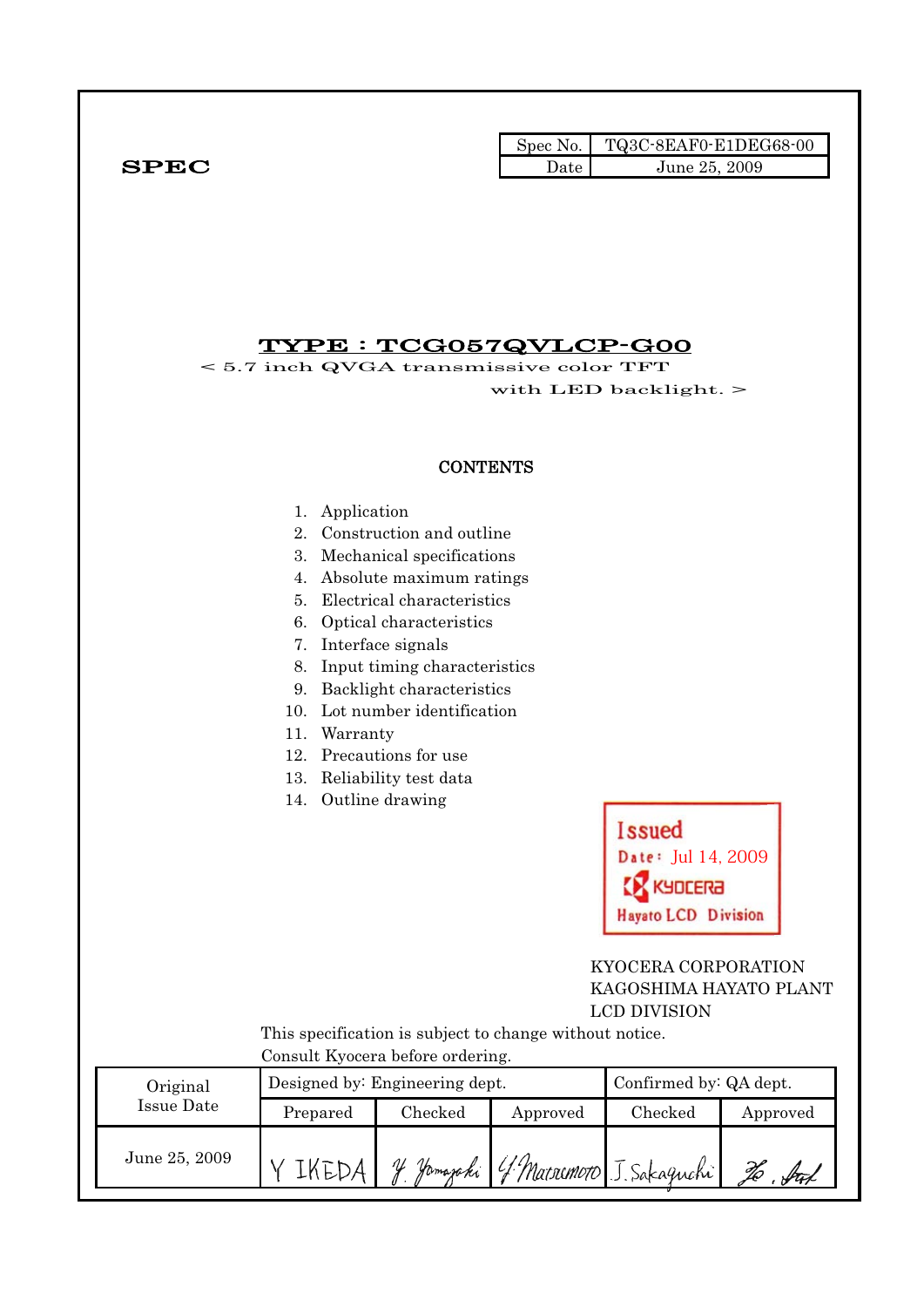| Spec No.              | Part No.        | Page |
|-----------------------|-----------------|------|
| TQ3C-8EAF0-E1DEG68-00 | TCG057QVLCP-G00 |      |

## Warning

- 1. This Kyocera LCD module has been specifically designed for use only in electronic devices and industrial machines in the area of audio control, office automation, industrial control, home appliances, etc. The module should not be used in applications where the highest level of safety and reliability are required and module failure or malfunction of such module results in physical harm or loss of life, as well as enormous damage or loss. Such fields of applications include, without limitation, medical, aerospace, communications infrastructure, atomic energy control. Kyocera expressly disclaims any and all liability resulting in any way to the use of the module in such applications.
- 2. Customer agrees to indemnify, defend and hold Kyocera harmless from and against any and all actions, claims, damages, liabilities, awards, costs, and expenses, including legal expenses, resulting from or arising out of Customer's use, or sale for use, or Kyocera modules in applications.

## Caution

1. Kyocera shall have the right, which Customer hereby acknowledges, to immediately scrap or destroy tooling for Kyocera modules for which no Purchase Orders have been received from the Customer in a two-year period.

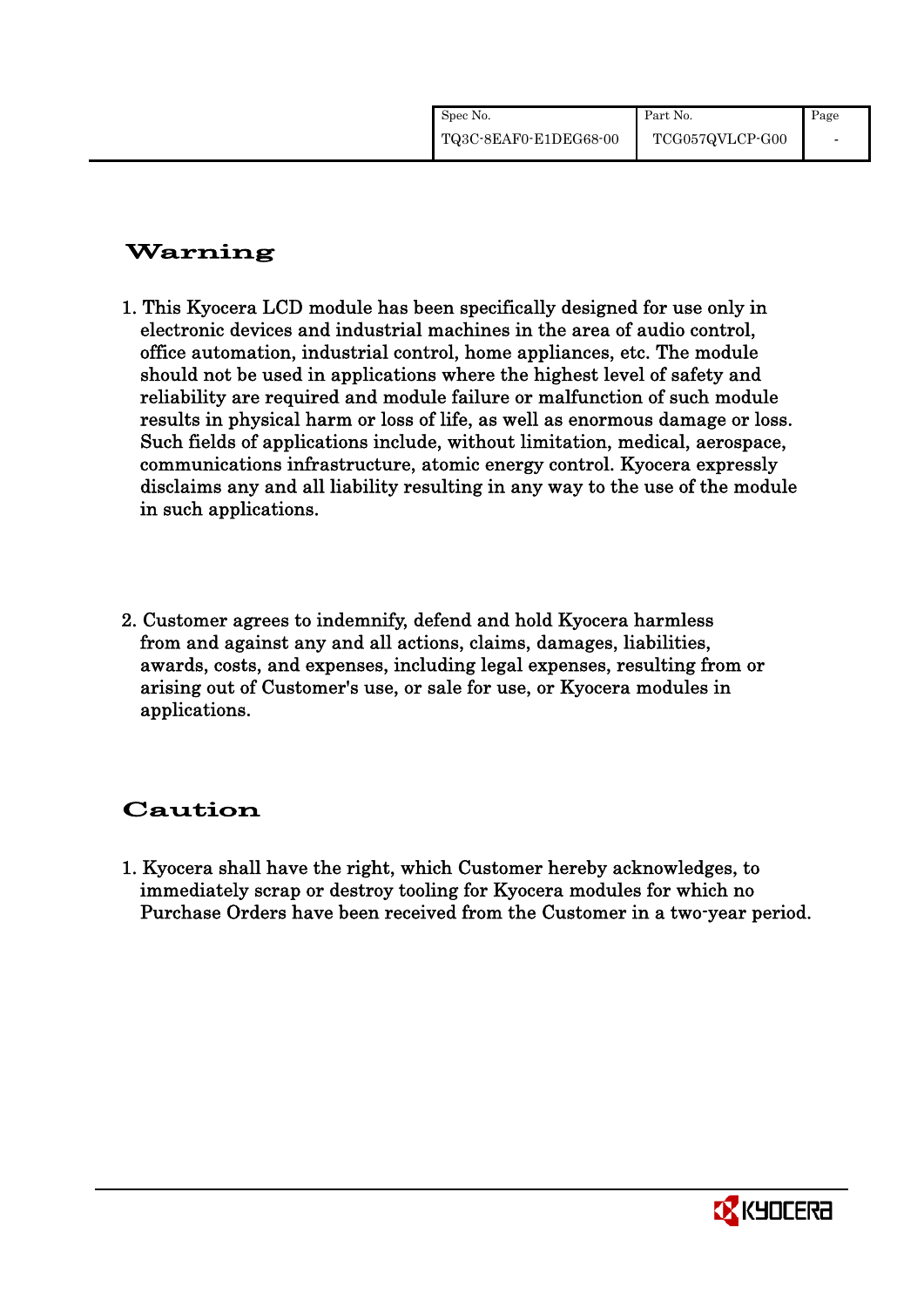|                  |             |                                 |                                                                                               | Spec No. |                                      | Part No. |                         | Page |
|------------------|-------------|---------------------------------|-----------------------------------------------------------------------------------------------|----------|--------------------------------------|----------|-------------------------|------|
|                  |             |                                 | ${\bf TQ3C\text{-}SEAF0\text{-}E1DEG68\text{-}00}$<br>$\operatorname{TCG057QVLCP\text{-}G00}$ |          |                                      |          | $\blacksquare$          |      |
|                  |             |                                 |                                                                                               |          | Revision record                      |          |                         |      |
|                  |             | Designed by : Engineering dept. |                                                                                               |          |                                      |          | Confirmed by : QA dept. |      |
|                  | Date        | Prepared                        |                                                                                               | Checked  | Approved                             | Checked  | Approved                |      |
|                  |             |                                 |                                                                                               |          |                                      |          |                         |      |
|                  |             |                                 |                                                                                               |          |                                      |          |                         |      |
| ${\rm Rev. No.}$ | $\rm{Date}$ | Page                            |                                                                                               |          | $\label{eq:2} \textbf{Descriptions}$ |          |                         |      |
|                  |             |                                 |                                                                                               |          |                                      |          |                         |      |
|                  |             |                                 |                                                                                               |          |                                      |          |                         |      |
|                  |             |                                 |                                                                                               |          |                                      |          |                         |      |
|                  |             |                                 |                                                                                               |          |                                      |          |                         |      |
|                  |             |                                 |                                                                                               |          |                                      |          |                         |      |
|                  |             |                                 |                                                                                               |          |                                      |          |                         |      |
|                  |             |                                 |                                                                                               |          |                                      |          |                         |      |
|                  |             |                                 |                                                                                               |          |                                      |          |                         |      |
|                  |             |                                 |                                                                                               |          |                                      |          |                         |      |
|                  |             |                                 |                                                                                               |          |                                      |          |                         |      |
|                  |             |                                 |                                                                                               |          |                                      |          |                         |      |
|                  |             |                                 |                                                                                               |          |                                      |          |                         |      |
|                  |             |                                 |                                                                                               |          |                                      |          |                         |      |
|                  |             |                                 |                                                                                               |          |                                      |          |                         |      |
|                  |             |                                 |                                                                                               |          |                                      |          |                         |      |
|                  |             |                                 |                                                                                               |          |                                      |          |                         |      |
|                  |             |                                 |                                                                                               |          |                                      |          |                         |      |
|                  |             |                                 |                                                                                               |          |                                      |          |                         |      |
|                  |             |                                 |                                                                                               |          |                                      |          |                         |      |
|                  |             |                                 |                                                                                               |          |                                      |          |                         |      |
|                  |             |                                 |                                                                                               |          |                                      |          |                         |      |
|                  |             |                                 |                                                                                               |          |                                      |          |                         |      |
|                  |             |                                 |                                                                                               |          |                                      |          |                         |      |
|                  |             |                                 |                                                                                               |          |                                      |          |                         |      |
|                  |             |                                 |                                                                                               |          |                                      |          |                         |      |
|                  |             |                                 |                                                                                               |          |                                      |          |                         |      |
|                  |             |                                 |                                                                                               |          |                                      |          |                         |      |
|                  |             |                                 |                                                                                               |          |                                      |          |                         |      |
|                  |             |                                 |                                                                                               |          |                                      |          |                         |      |
|                  |             |                                 |                                                                                               |          |                                      |          |                         |      |
|                  |             |                                 |                                                                                               |          |                                      |          |                         |      |
|                  |             |                                 |                                                                                               |          |                                      |          |                         |      |
|                  |             |                                 |                                                                                               |          |                                      |          |                         |      |
|                  |             |                                 |                                                                                               |          |                                      |          |                         |      |

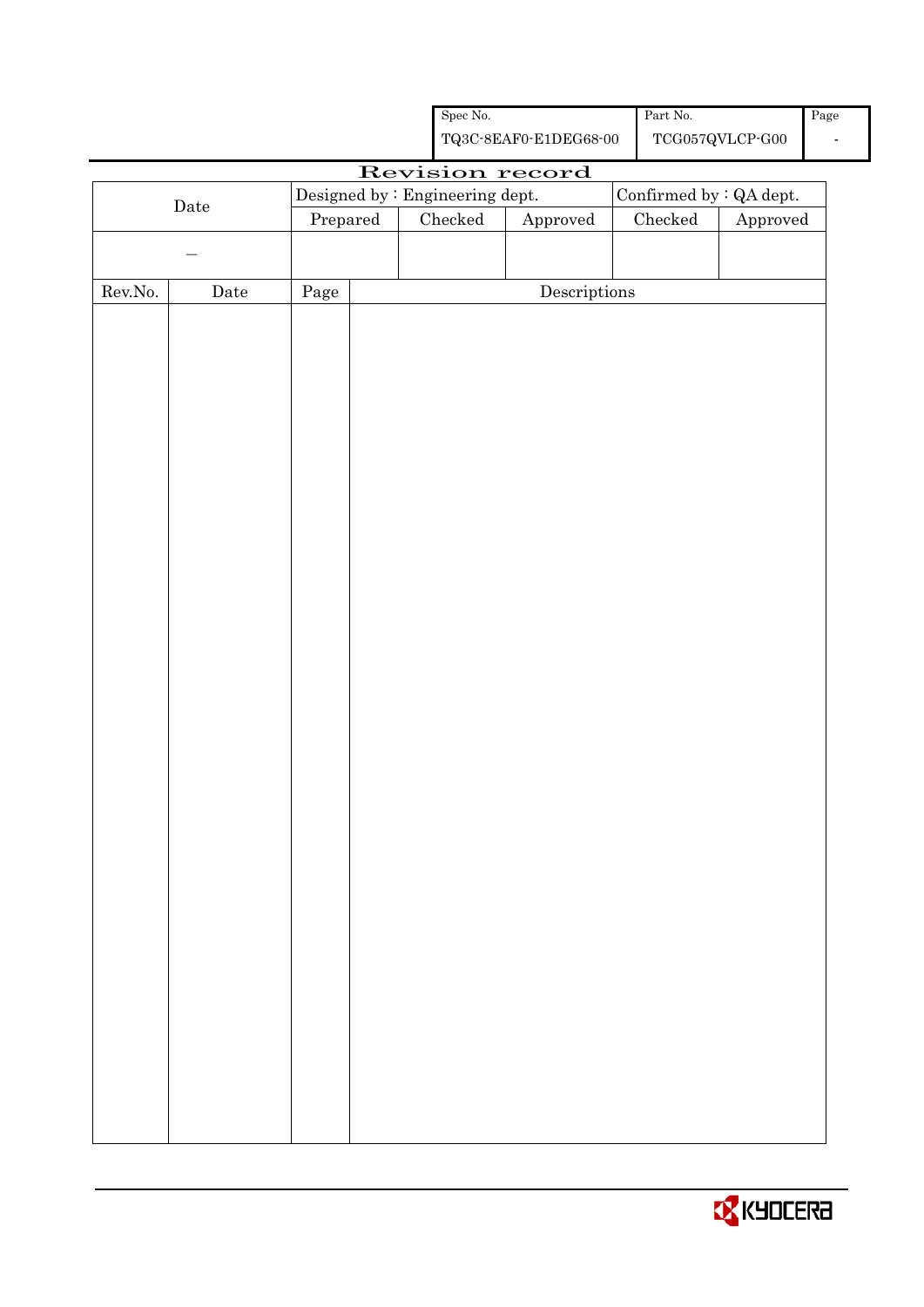#### 1. Application

This document defines the specification of TCG057QVLCP-G00. (RoHS Compliant)

#### 2. Construction and outline

| LCD.               | : Transmissive color dot matrix type TFT             |
|--------------------|------------------------------------------------------|
| Backlight system   | : LED                                                |
| Polarizer          | : Glare treatment                                    |
| Additional circuit | : Timing controller, Power supply $(3.3V$ input)     |
|                    | (without constant current circuit for LED Backlight) |

#### 3. Mechanical specifications

| <b>Item</b>               | Specification                                          | Unit |
|---------------------------|--------------------------------------------------------|------|
| Outline dimensions<br>-1) | $144(W)\times(104.8)(H)\times13(D)$                    | mm   |
| Active area               | $115.2(W)\times86.4(H)$<br>(14.4cm/5.7 inch(Diagonal)) | mm   |
| Dot format                | $320 \times (B,G,R)(W) \times 240(H)$                  | dot  |
| Dot pitch                 | $0.12(W)\times0.36(H)$                                 | mm   |
| 2)<br>Base color          | Normally White                                         |      |
| Mass                      | 210                                                    | g    |

1) Projection not included. Please refer to outline for details.

2) Due to the characteristics of the LCD material, the color varies with environmental temperature.

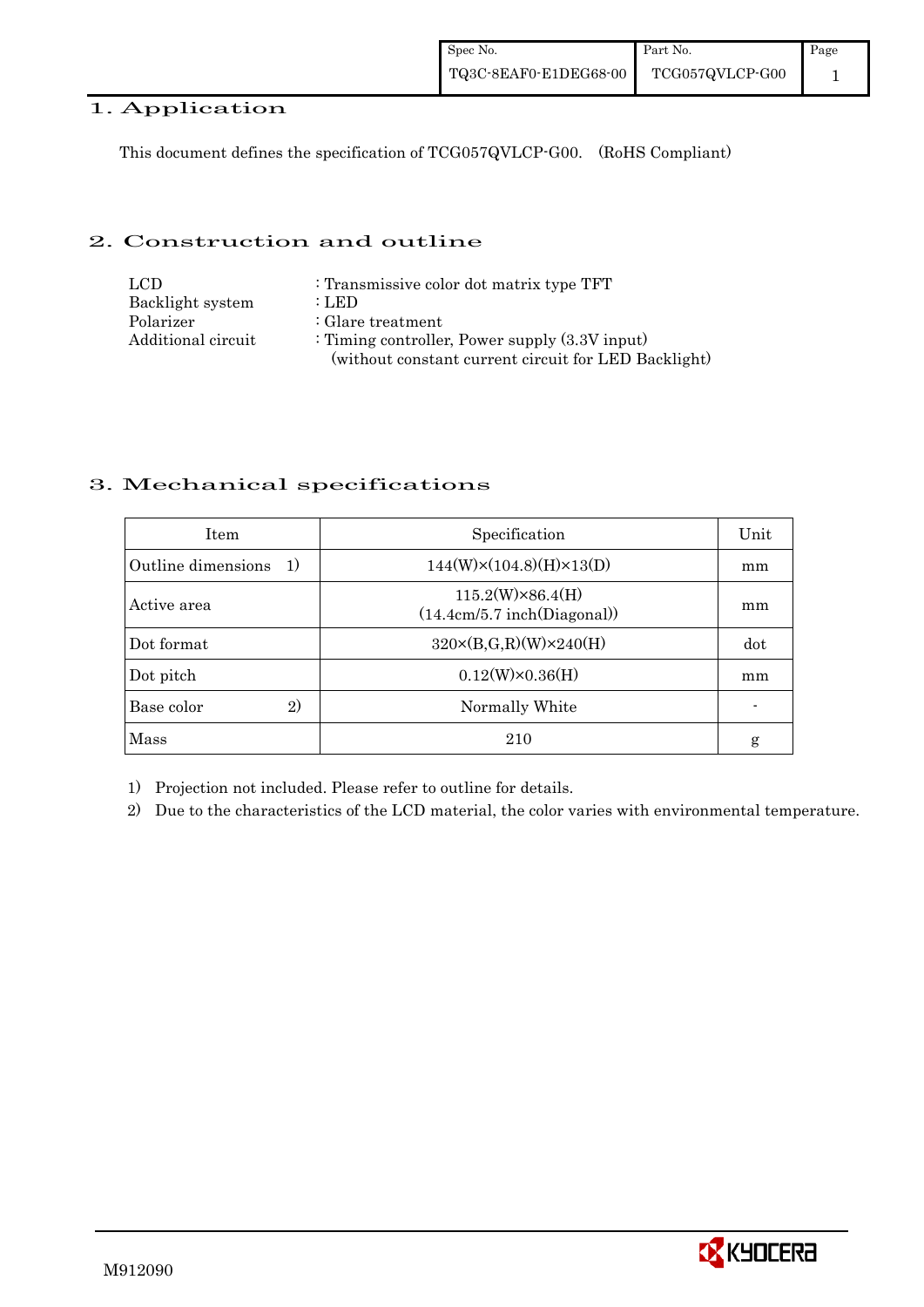#### 4. Absolute maximum ratings

4-1. Electrical absolute maximum ratings

| Item                 |              | Symbol       | Min.   | Max. | Unit |
|----------------------|--------------|--------------|--------|------|------|
| Supply voltage       |              | $\rm V_{DD}$ |        |      |      |
| Input signal voltage |              | $\rm V_{IN}$ | $-0.3$ | 6.0  |      |
| LED forward current  | 2)           | ΙF           |        | 27   | mА   |
| Reversed voltage     | $\mathbf{2}$ | VR           |        |      |      |

1) Input signal : CK,  $R0 \sim R5$ ,  $G0 \sim G5$ ,  $B0 \sim B5$ ,  $H_{\text{SYNC}}$ ,  $V_{\text{SYNC}}$ ,  $ENAB$ ,  $R/L$ ,  $U/D$ 

2) For each "AN-CA"

4-2. Environmental absolute maximum ratings

| Item                  |              | Symbol                  | Min.  | Max. | Unit        |
|-----------------------|--------------|-------------------------|-------|------|-------------|
| Operating temperature |              | Top                     | $-30$ | 85   | $\circ$ C   |
| Storage temperature   | $\mathbf{2}$ | T <sub>STO</sub>        | $-40$ | 85   | $^{\circ}C$ |
| Operating humidity    | 3)           | Hop                     | 10    |      | %RH         |
| Storage humidity      | 3)           | <b>H</b> <sub>STO</sub> | 10    | 4,   | %RH         |
| Vibration             |              |                         | 5)    | 5)   |             |
| Shock                 |              |                         | 6)    | 6)   |             |

- 1) Operating temperature means a temperature which operation shall be guaranteed. Since display performance is evaluated at 25°C, another temperature range should be confirmed.
- 2) Temp. =  $-40^{\circ}$ C $<$ 48h, Temp. =  $85^{\circ}$ C $<$ 168h

 Store LCD at normal temperature/humidity. Keep them free from vibration and shock. An LCD that is kept at a low or a high temperature for a long time can be defective due to other conditions, even if the low or high temperature satisfies the standard. (Please refer to "Precautions for Use" for details.)

- 3) Non-condensing
- 4) Temp. $\leq 40^{\circ}$ C, 85%RH Max.
	- Temp.  $>40^{\circ}$ C, Absolute humidity shall be less than 85%RH at 40°C.
- 5)

| Frequency       | $10\sim$ 55 Hz    | Acceleration value           |
|-----------------|-------------------|------------------------------|
| Vibration width | $0.15$ m m        | $(0.3 \sim 9 \text{ m/s}^2)$ |
| Interval        | $10 - 55 - 10$ Hz | 1 minutes                    |

 2 hours in each direction X, Y, Z (6 hours total) EIAJ ED-2531

6) Acceleration: 490 m/s2, Pulse width: 11 ms 3 times in each direction:  $\pm X$ ,  $\pm Y$ ,  $\pm Z$ EIAJ ED-2531

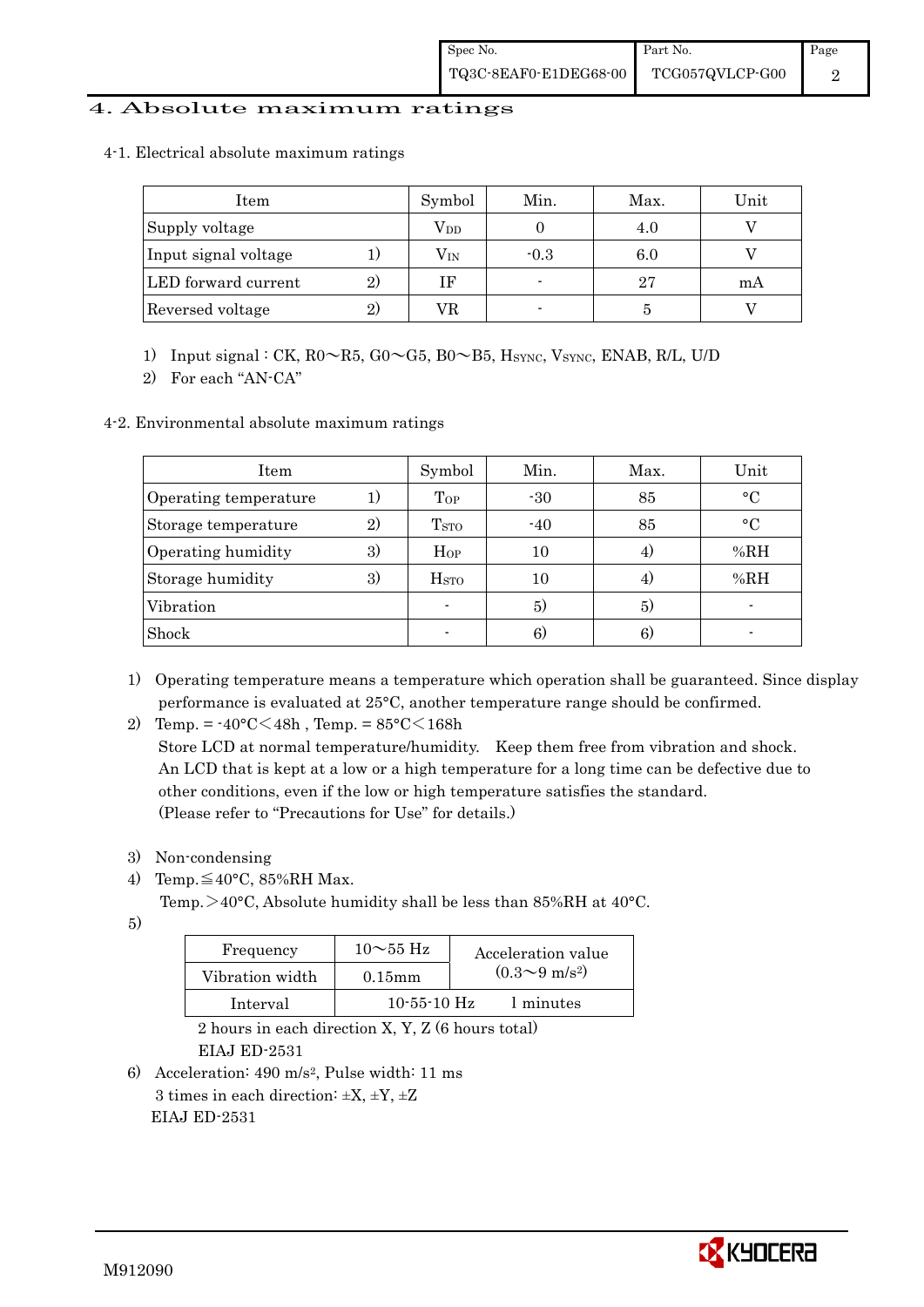| Spec No.              | Part No.        | Page |
|-----------------------|-----------------|------|
| TQ3C-8EAF0-E1DEG68-00 | TCG057QVLCP-G00 |      |

#### 5. Electrical characteristics

|                                 |               |                |                          |      | Temp. = $-30 \sim 85$ °C |         |
|---------------------------------|---------------|----------------|--------------------------|------|--------------------------|---------|
| Item                            | Symbol        | Condition      | Min.                     | Typ. | Max.                     | Unit    |
| Supply voltage<br>1)            | $\rm V_{DD}$  | $\blacksquare$ | 3.0                      | 3.3  | 3.6                      | V       |
| Current consumption             | $_{\rm{LDD}}$ | 2)             | $\overline{\phantom{0}}$ | 60   | 80                       | mA      |
| Permissive input ripple voltage | $\rm V_{RP}$  | $\blacksquare$ | $\blacksquare$           |      | 100                      | $mVp-p$ |
|                                 | $V_{IL}$      | "Low" level    | $\Omega$                 |      | 0.3V <sub>DD</sub>       | $\rm V$ |
| 3)<br>Input signal voltage      | $\rm V_{IH}$  | "High" level   | 0.7V <sub>DD</sub>       |      | $+5.5$                   |         |

1) V<sub>DD</sub>-turn-on conditions



2) Display pattern:



3) Input signal : CK,  $R0 \sim R5$ ,  $G0 \sim G5$ ,  $B0 \sim B5$ ,  $H<sub>SYNC</sub>$ ,  $V<sub>SYNC</sub>$ ,  $ENAB$ ,  $R/L$ ,  $U/D$ 

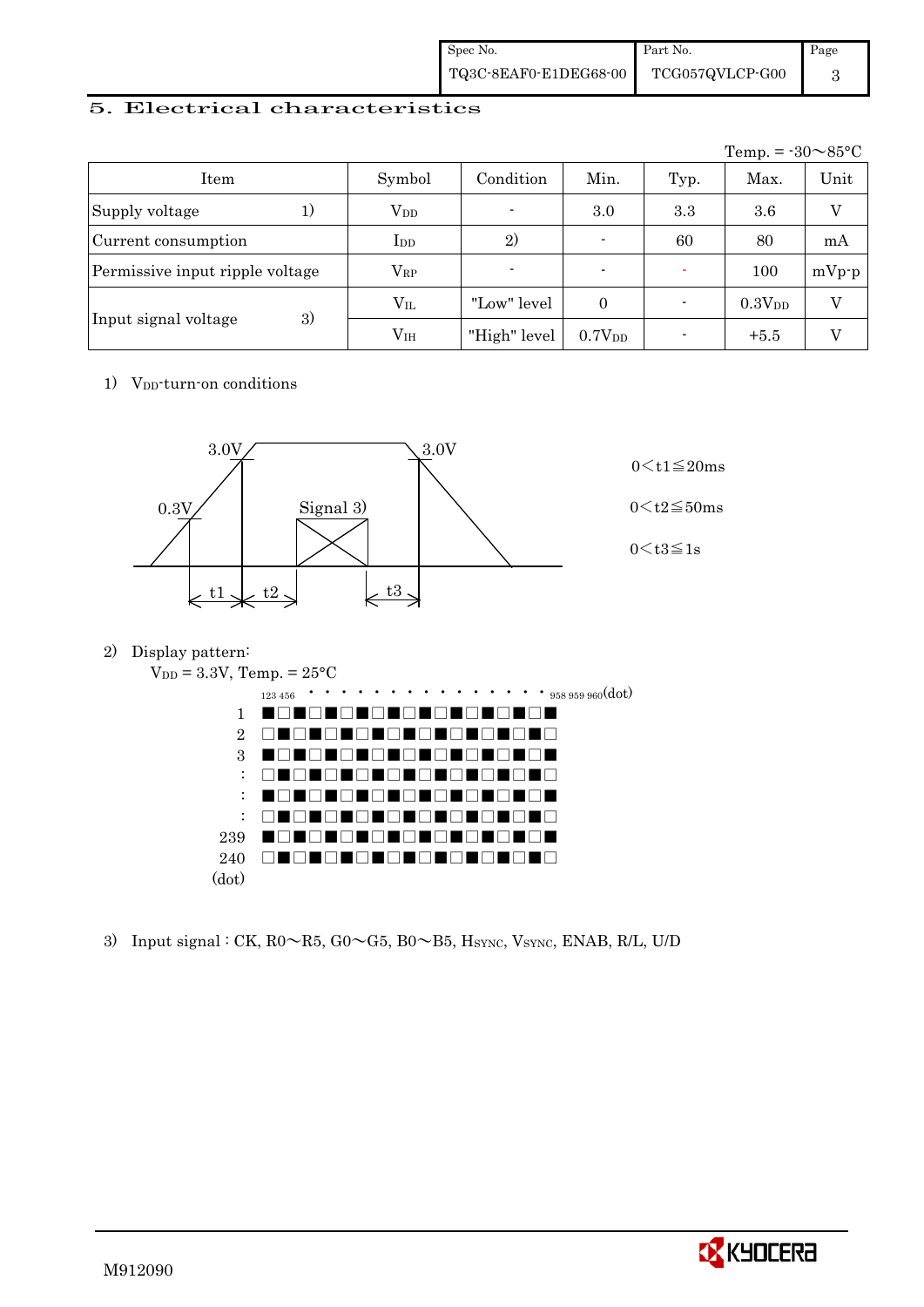### 6. Optical characteristics

Measuring spot =  $\phi$  6.0mm, Temp. = 25°C

| Item                                  |       | Symbol         | Condition                   | Min.                     | Typ.   | Max. | Unit                     |
|---------------------------------------|-------|----------------|-----------------------------|--------------------------|--------|------|--------------------------|
|                                       | Rise  | $\tau_r$       | $\theta = \phi = 0^{\circ}$ | $\overline{\phantom{a}}$ | 10     | ٠    | ms                       |
| Response time<br>Down                 |       | $\tau$ d       | $\theta = \phi = 0^{\circ}$ | $\overline{\phantom{a}}$ | $25\,$ |      | ms                       |
|                                       |       | $\theta$ upper |                             |                          | 80     |      |                          |
| Viewing angle range<br>View direction |       | $\theta$ lower | $CR \ge 5$                  |                          | 80     |      | deg.                     |
| $: 12$ o'clock                        |       | $\phi$ left    |                             |                          | 80     |      |                          |
| (Gray inversion)                      |       | $\phi$ RIGHT   |                             | $\overline{\phantom{a}}$ | 80     | ٠    | deg.                     |
| Contrast ratio                        |       | CR             | $\theta = \phi = 0^{\circ}$ | 300                      | 500    |      | $\overline{\phantom{a}}$ |
| <b>Brightness</b>                     |       | L              | IF=25mA/Line                | 240                      | 350    |      | cd/m <sup>2</sup>        |
|                                       | Red   | $\mathbf X$    | $\theta = \phi = 0^{\circ}$ | 0.57                     | 0.62   | 0.67 |                          |
|                                       |       | y              |                             | 0.31                     | 0.36   | 0.41 |                          |
|                                       |       | $\mathbf X$    | $\theta = \phi = 0^{\circ}$ | 0.29                     | 0.34   | 0.39 |                          |
| Chromaticity                          | Green | $\mathbf y$    |                             | $0.55\,$                 | 0.60   | 0.65 |                          |
| coordinates                           |       | $\mathbf X$    | $\theta = \phi = 0^{\circ}$ | 0.09                     | 0.14   | 0.19 |                          |
|                                       | Blue  | У              |                             | $0.05\,$                 | 0.10   | 0.15 |                          |
|                                       |       | $\mathbf X$    | $\theta = \phi = 0^{\circ}$ | 0.29                     | 0.34   | 0.39 |                          |
|                                       | White | $\mathbf y$    |                             | 0.31                     | 0.36   | 0.41 |                          |

6-1. Definition of contrast ratio

$$
CR(Contrast ratio) = \frac{Brightness with all pixels "White" }{Brightness with all pixels "Black" }
$$

#### 6-2. Definition of response time

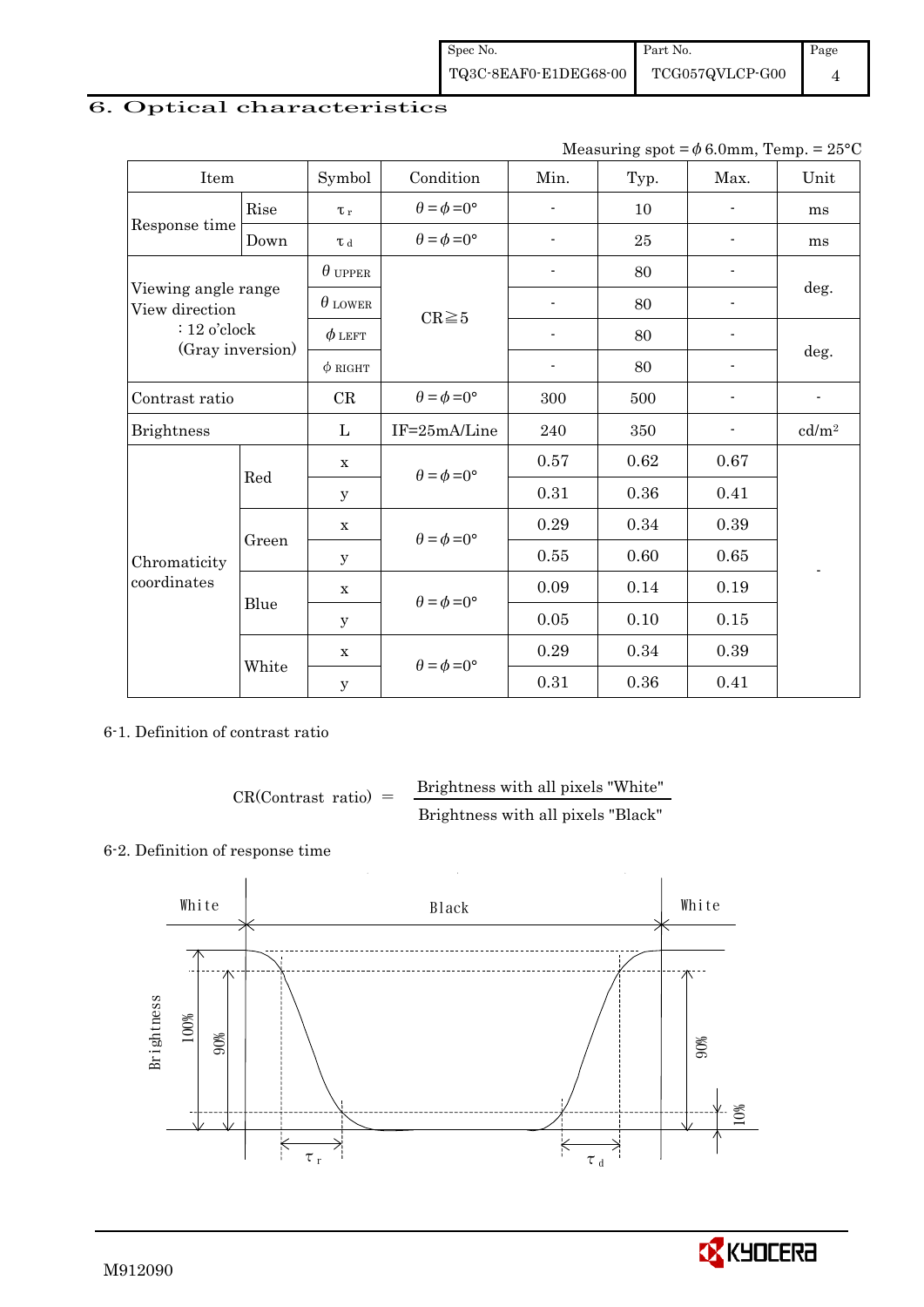

6-4. Brightness measuring points



- 1) Rating is defined on the average in the viewing area. (measured point  $1~$
- 2) Measured 30 minutes after the CFL is powered on. (Ambient temp.  $= 25^{\circ}$ C)

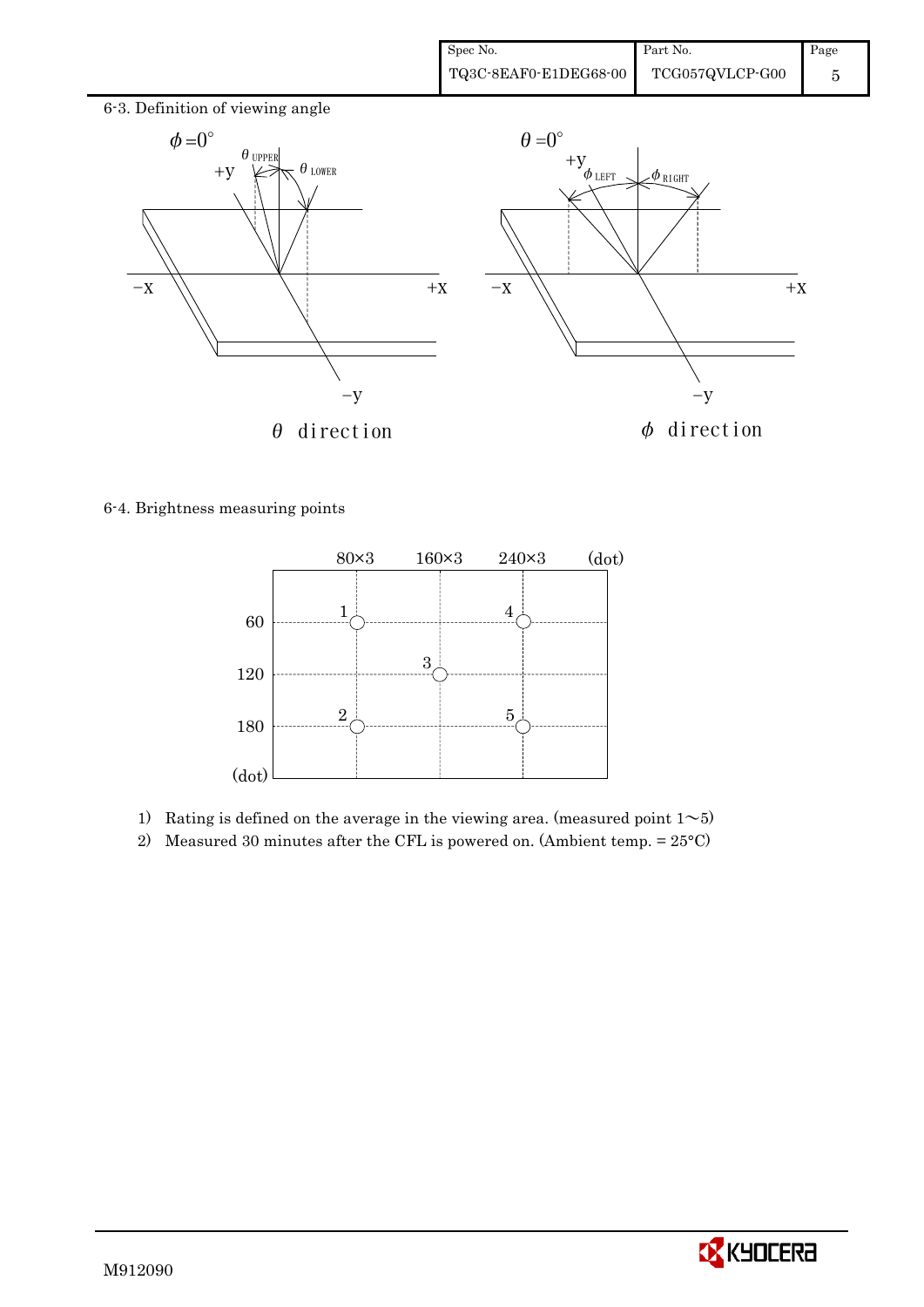# 7. Interface signals

|--|--|--|--|

| No.            | Symbol                   | Description                                                                                                                                                        | I/O                      | Note |
|----------------|--------------------------|--------------------------------------------------------------------------------------------------------------------------------------------------------------------|--------------------------|------|
| 1              | <b>GND</b>               | <b>GND</b>                                                                                                                                                         |                          |      |
| $\overline{2}$ | <b>CK</b>                | Clock signal for sampling each data signal                                                                                                                         | $\mathbf I$              |      |
| 3              | <b>HSYNC</b>             | Horizontal synchronous signal (negative)                                                                                                                           | $\bf I$                  |      |
| $\overline{4}$ | <b>V</b> <sub>SYNC</sub> | Vertical synchronous signal (negative)                                                                                                                             | I                        |      |
| $\overline{5}$ | <b>GND</b>               | <b>GND</b>                                                                                                                                                         | $\overline{\phantom{a}}$ |      |
| 6              | R <sub>0</sub>           | RED data signal (LSB)                                                                                                                                              | I                        |      |
| $\overline{7}$ | R1                       | RED data signal                                                                                                                                                    | I                        |      |
| $8\,$          | $\mathbf{R}2$            | RED data signal                                                                                                                                                    | $\bf I$                  |      |
| 9              | R3                       | RED data signal                                                                                                                                                    | $\rm I$                  |      |
| 10             | R4                       | RED data signal                                                                                                                                                    | $\rm I$                  |      |
| 11             | R5                       | RED data signal (MSB)                                                                                                                                              | $\bf I$                  |      |
| 12             | <b>GND</b>               | <b>GND</b>                                                                                                                                                         | $\blacksquare$           |      |
| 13             | G <sub>0</sub>           | GREEN data signal (LSB)                                                                                                                                            | $\mathbf I$              |      |
| 14             | G1                       | GREEN data signal                                                                                                                                                  | I                        |      |
| 15             | G <sub>2</sub>           | GREEN data signal                                                                                                                                                  | I                        |      |
| 16             | G <sub>3</sub>           | GREEN data signal                                                                                                                                                  | $\bf I$                  |      |
| 17             | G <sub>4</sub>           | GREEN data signal                                                                                                                                                  | $\overline{I}$           |      |
| 18             | G5                       | GREEN data signal (MSB)                                                                                                                                            | I                        |      |
| 19             | <b>GND</b>               | <b>GND</b>                                                                                                                                                         |                          |      |
| 20             | B <sub>0</sub>           | BLUE data signal (LSB)                                                                                                                                             | I                        |      |
| 21             | B1                       | BLUE data signal                                                                                                                                                   | I                        |      |
| 22             | B2                       | BLUE data signal                                                                                                                                                   | $\mathbf I$              |      |
| 23             | B <sub>3</sub>           | <b>BLUE</b> data signal                                                                                                                                            | $\bf I$                  |      |
| 24             | B4                       | BLUE data signal                                                                                                                                                   | $\mathbf I$              |      |
| 25             | ${\rm B}5$               | BLUE data signal (MSB)                                                                                                                                             | I                        |      |
| 26             | <b>GND</b>               | <b>GND</b>                                                                                                                                                         | $\overline{\phantom{a}}$ |      |
| 27             | <b>ENAB</b>              | Signal to settle the horizontal display position (positive)                                                                                                        | I                        | 1)   |
| 28             | $V_{DD}$                 | 3.3V power supply                                                                                                                                                  | $\mathbf{r}$             |      |
| 29             | $V_{DD}$                 | 3.3V power supply                                                                                                                                                  | $\overline{\phantom{a}}$ |      |
| 30             | $\mathbf{R}/\mathbf{L}$  | Horizontal display mode select signal<br>L: Normal, H: Left / Right reverse mode                                                                                   | I                        | 2)   |
| 31             | U/D                      | Vertical display mode select signal<br>$\mathrm{H}:\mathop{\rm Normal}\nolimits$ , $\mathrm{L}:\mathop{\rm Up}\nolimits / \mathop{\rm Down}\nolimits$ reverse mode | T                        | 2)   |
| 32             | <b>NC</b>                | No connect                                                                                                                                                         | I                        |      |
| 33             | <b>GND</b>               | <b>GND</b>                                                                                                                                                         |                          |      |

 ${\rm LCD~connector} ~~:~{\rm IMSA\text{-}9632S\text{-}33Z02\text{-}GF1}~~({\rm IRISO})$ Recommended matching FFC or FPC : 0.5mm pitch

- 
- 

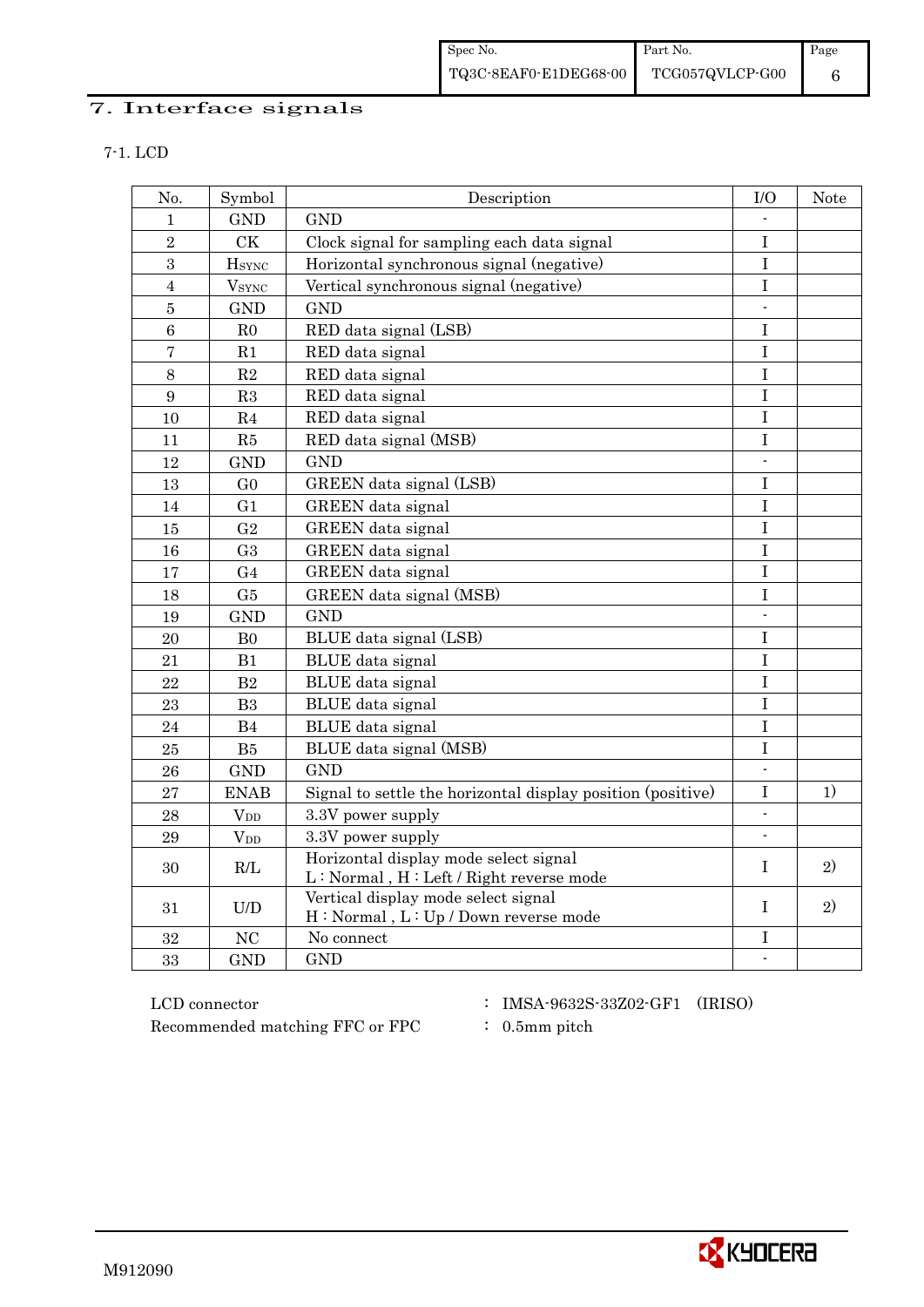| Spec No.              | Part No.        | Page |
|-----------------------|-----------------|------|
| TQ3C-8EAF0-E1DEG68-00 | TCG057QVLCP-G00 |      |

- 1) The horizontal display start timing is settled in accordance with a rising timing of ENAB signal. In case ENAB is fixed "Low", the horizontal start timing is determined. Don't keep ENAB "High" during operation.
- 2)



### 7-2.LED

| No.            | Symbol          | Description |
|----------------|-----------------|-------------|
| 1              | AN1             | Anode 1     |
| $\overline{2}$ | AN2             | Anode 2     |
| 3              | AN <sub>3</sub> | Anode 3     |
| 4              | CA <sub>1</sub> | Cathode 1   |
| 5              | CA2             | Cathode 2   |
| 6              | CA <sub>3</sub> | Cathode 3   |

LCD side connector : SHLP-06V-S-B (JST)

Recommended matching connector

- : SM06B-SHLS-TF (JST)
- : SM06B-SHLS-TF(LF)(SN) (JST)・・・(RoHS Compliant)

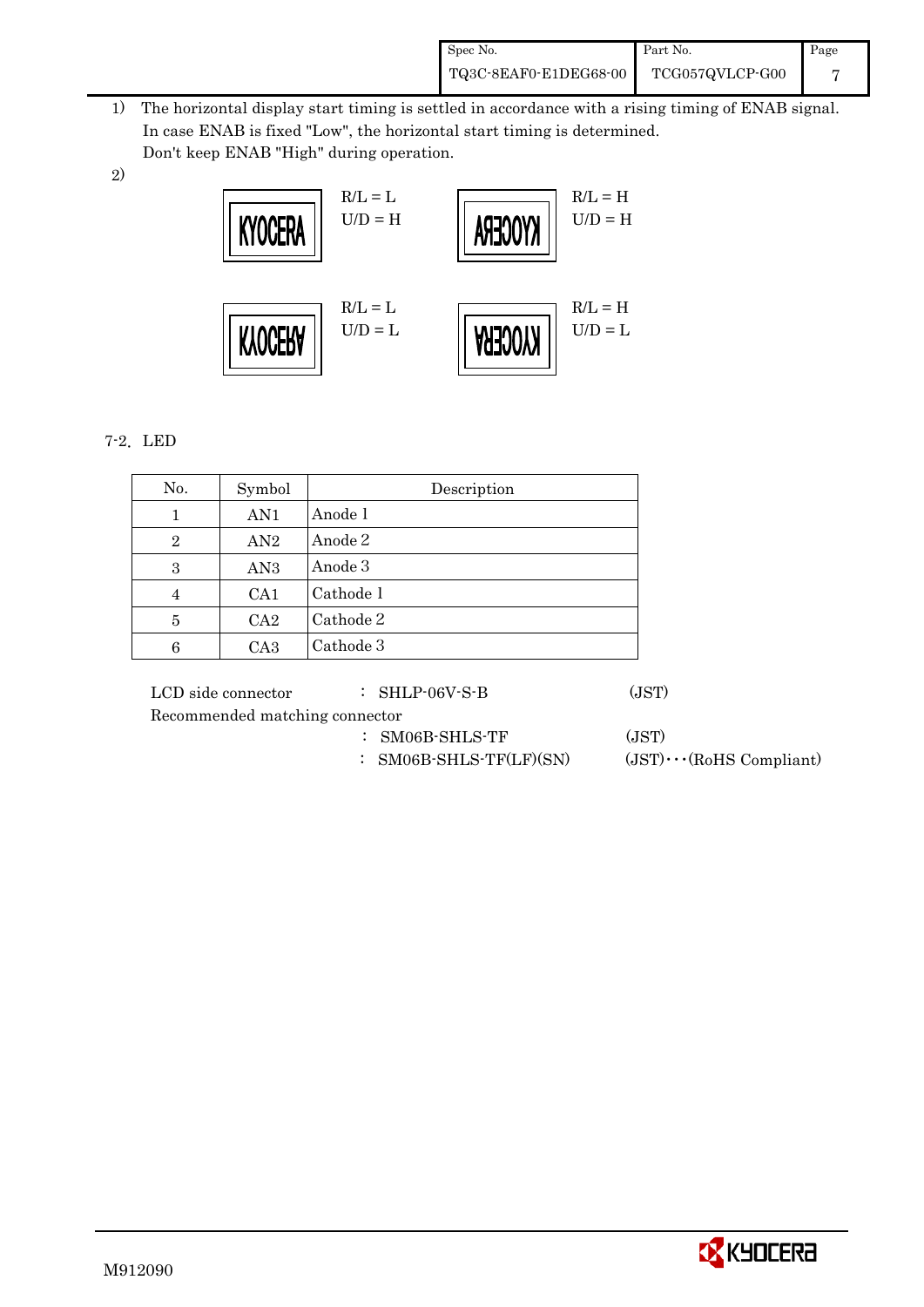### 8. Input timing characteristics

## Item Symbol Min Typ Max Unit Note Frequency  $1/Tc$   $6.3$   $7.0$  MHz Clock Duty ratio  $\begin{array}{|c|c|c|c|c|c|c|c|c|} \hline \end{array}$  Tch/Tc  $\begin{array}{|c|c|c|c|c|c|c|} \hline \end{array}$  60  $\begin{array}{|c|c|c|c|c|c|} \hline \end{array}$  % Set up time Tds 5 - - ns Data Hold time Tdh 10 - - ns  $50.0$  63.6 -  $\mu s$ Cycle TH Horizontal sync. Cycle TH 360 400 450 clock signal Pulse width  $THp \mid 2 \mid 96 \mid 200 \mid clock$ Cycle TV 251 262 280 line Vertical sync. signal Pulse width TVp 2 - 34 line Horizontal display period THd 320 clock Hsync,-Clock phase difference  $\vert$  THc  $\vert$  10  $\vert$  - Tc-10  $\vert$  ns Hsync-Vsync. phase difference  $\vert$  TVh  $\vert$  Tc  $\vert$  - TH-THp  $\vert$  ns Vertical sync. signal start position  $\begin{array}{|c|c|c|c|c|c|c|c|c|} \hline \end{array}$  TVs 7 line Vertical display period  $\overline{Y}$  TVd  $\overline{Z}$  240 line

#### 8-1. Timing characteristics

1) In case of lower frequency, the deterioration of the display quality, flicker etc., may occur.

#### 8-2. Horizontal display position

| Item                                               |             | Symbol | Min | Typ | Max     | Unit  | Note |
|----------------------------------------------------|-------------|--------|-----|-----|---------|-------|------|
|                                                    | Set up time | Tes    |     |     | $Tc-10$ | ns    |      |
| Enable signal                                      | Pulse width | Tep    | 2   | 320 | TH-10   | clock |      |
| H <sub>SYNC</sub> – Enable signal phase difference |             | The    | 2   |     | TH-340  | clock |      |

1) When ENAB is fixed at "Low", the display starts from the data of C52(clock) as shown in 8-5.

2) The horizontal display position is determined by ENAB signal.

### 8-3. Vertical display position

- 1) The vertical display position (TVs) is 7th line.
- 2) ENAB signal is independent of vertical display position.

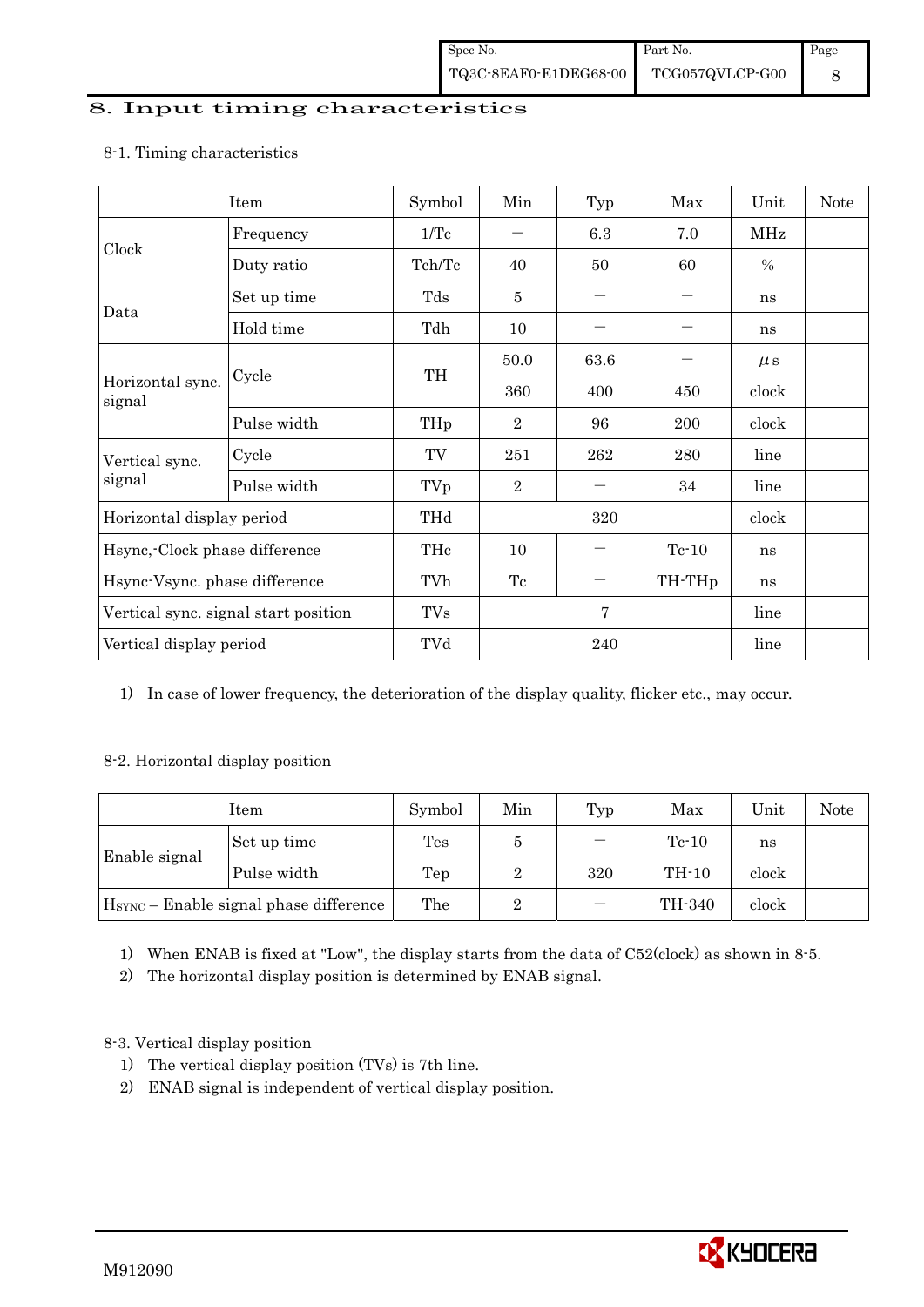8-4. Input Data Signals and Display position on the screen



8-5. Input timing characteristics



- 1) When ENAB is fixed at "Low", the display starts from the data of C52(Clock).
- 2) The vertical display position(TVs) is fixed at 7th line.

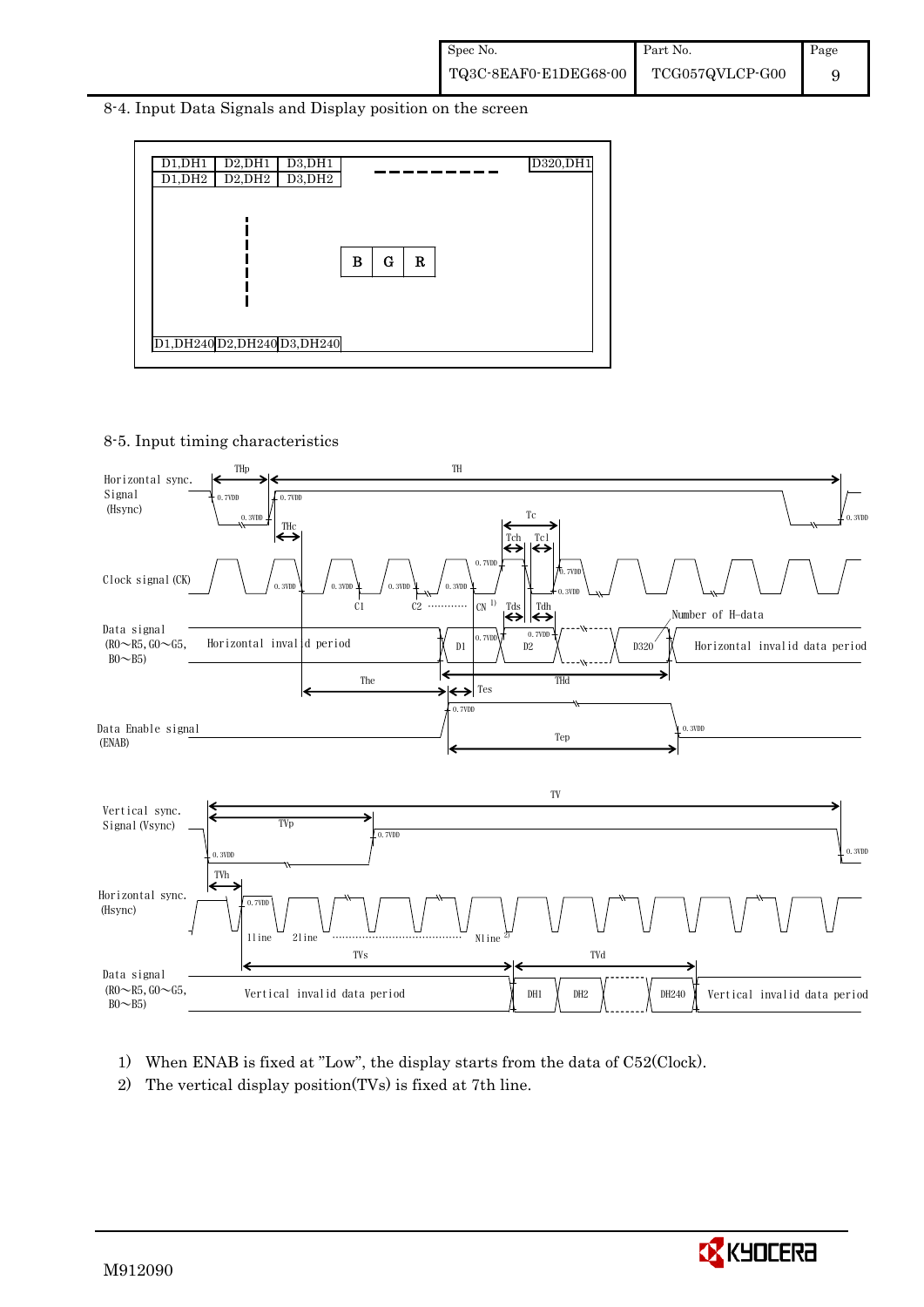| Spec No.              | Part No.        | Page |
|-----------------------|-----------------|------|
| TQ3C-8EAF0-E1DEG68-00 | TCG057QVLCP-G00 |      |

#### 9. Backlight characteristics

|                     |         |        |      |        |                          |      | Temp.= $25^{\circ}$ C            |
|---------------------|---------|--------|------|--------|--------------------------|------|----------------------------------|
| Item                |         | Symbol | Min. | Typ.   | Max.                     | Unit | <b>Note</b>                      |
| Forward current     | 1)      | ΙF     |      | 25     | $\blacksquare$           | mA   | Ta= $-30\sim85$ °C               |
|                     |         |        |      | 24.6   | 27.4                     | V    | IF= $25mA$ , Ta= $-30^{\circ}$ C |
| Forward voltage     | 1)      | VF     |      | 23.1   | 25.9                     | V    | IF= $25mA$ , Ta= $25^{\circ}$ C  |
|                     |         |        |      | 21.4   | 24.2                     | V    | IF= $25mA$ , Ta= $85^{\circ}$ C  |
| Operating life time | (2), 3) | T      |      | 50,000 | $\overline{\phantom{a}}$ | h    | IF= $25mA$ , Ta= $25^{\circ}$ C  |

1) For each "AN-CA"

2) When brightness decrease 50% of minimum brightness.

3) Life time is estimated data.(Condition : IF=25mA, Ta=25℃ in chamber).

4) An input current below 8.0mA may reduce the brightness uniformity of the LED backlight. This is because the amount of light from each LED chip is different. Therefore, please evaluate carefully before finalizing the input current.

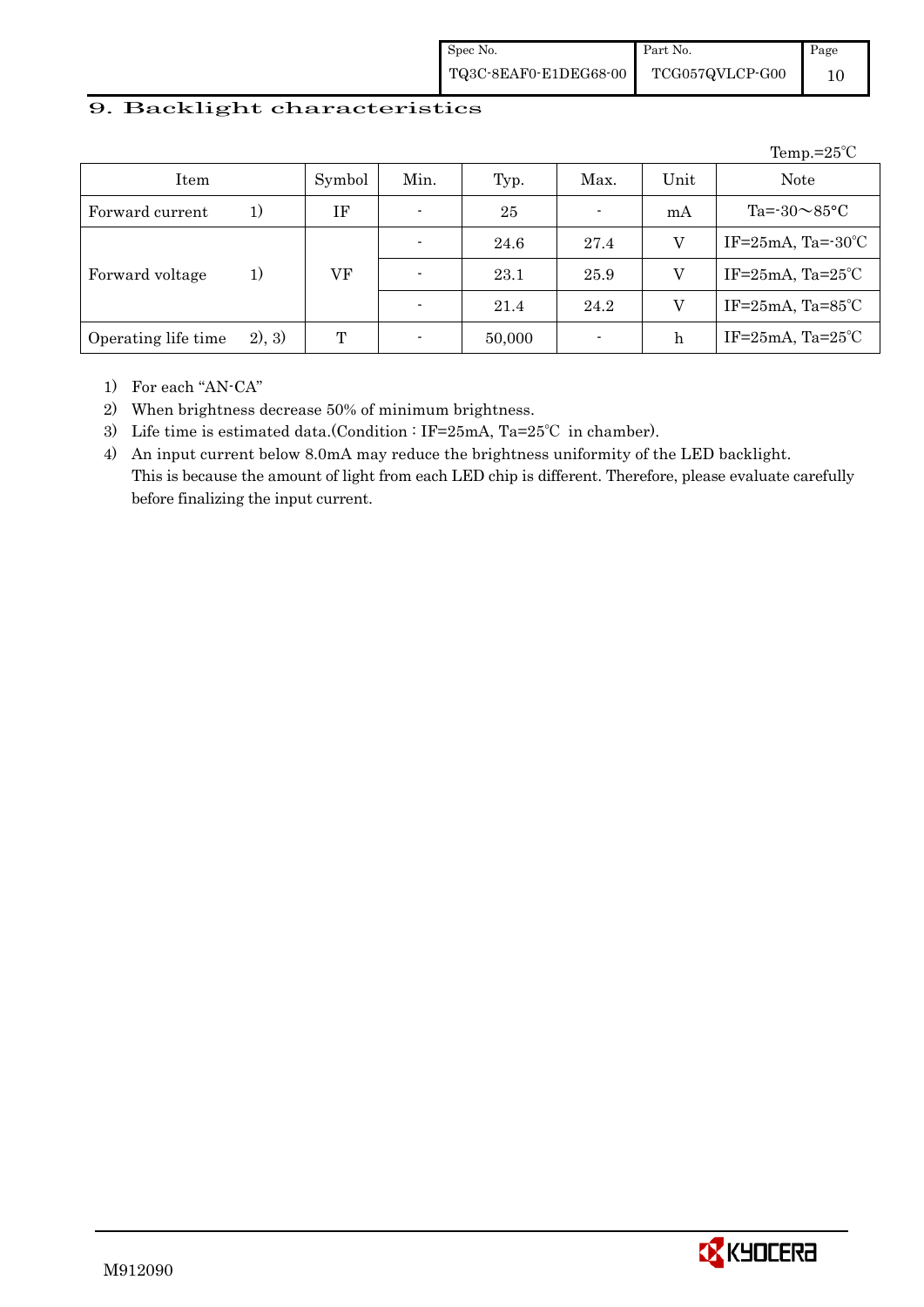| Spec No.              | Part No.        | Page |
|-----------------------|-----------------|------|
| TQ3C-8EAF0-E1DEG68-00 | TCG057QVLCP-G00 |      |

#### 10. Lot number identification

The lot number shall be indicated on the back of the backlight case of each LCD.

TCG057QVLCP-G00 - ŌŌ - ŌŌ - Ō MADE IN ŌŌŌŌŌ  $\downarrow \downarrow \quad \downarrow \quad \downarrow \qquad \qquad \downarrow$  $1 \ 2 \ 3 \ 4$  5

- No1. No5. above indicate
	- 1. Year code
		- 2. Month code
		- 3. Date
		- 4. Version Number
	- 5. Country of origin (Japan or China)

| Year | 2009 | 2010 | 2011 | 2012 | 2013 | 2014 |
|------|------|------|------|------|------|------|
| Code |      |      |      |      |      |      |

| Month | Jan. | Feb. | Mar. | Apr. | May | Jun. |
|-------|------|------|------|------|-----|------|
| Code  |      |      |      |      |     |      |

| Month      | Jul. | Aug. | Sep. | Oct. | Nov. | $\operatorname{Dec.}$ |
|------------|------|------|------|------|------|-----------------------|
| $\rm Code$ |      |      |      | ∡⊾   |      |                       |

#### 11. Warranty

#### 11-1. Incoming inspection

Please inspect the LCD within one month after your receipt.

#### 11-2. Production warranty

 Kyocera warrants its LCD's for a period of 12 months from the ship date. Kyocera shall, by mutual agreement, replace or re-work defective LCD's that are shown to be Kyocera's responsibility.

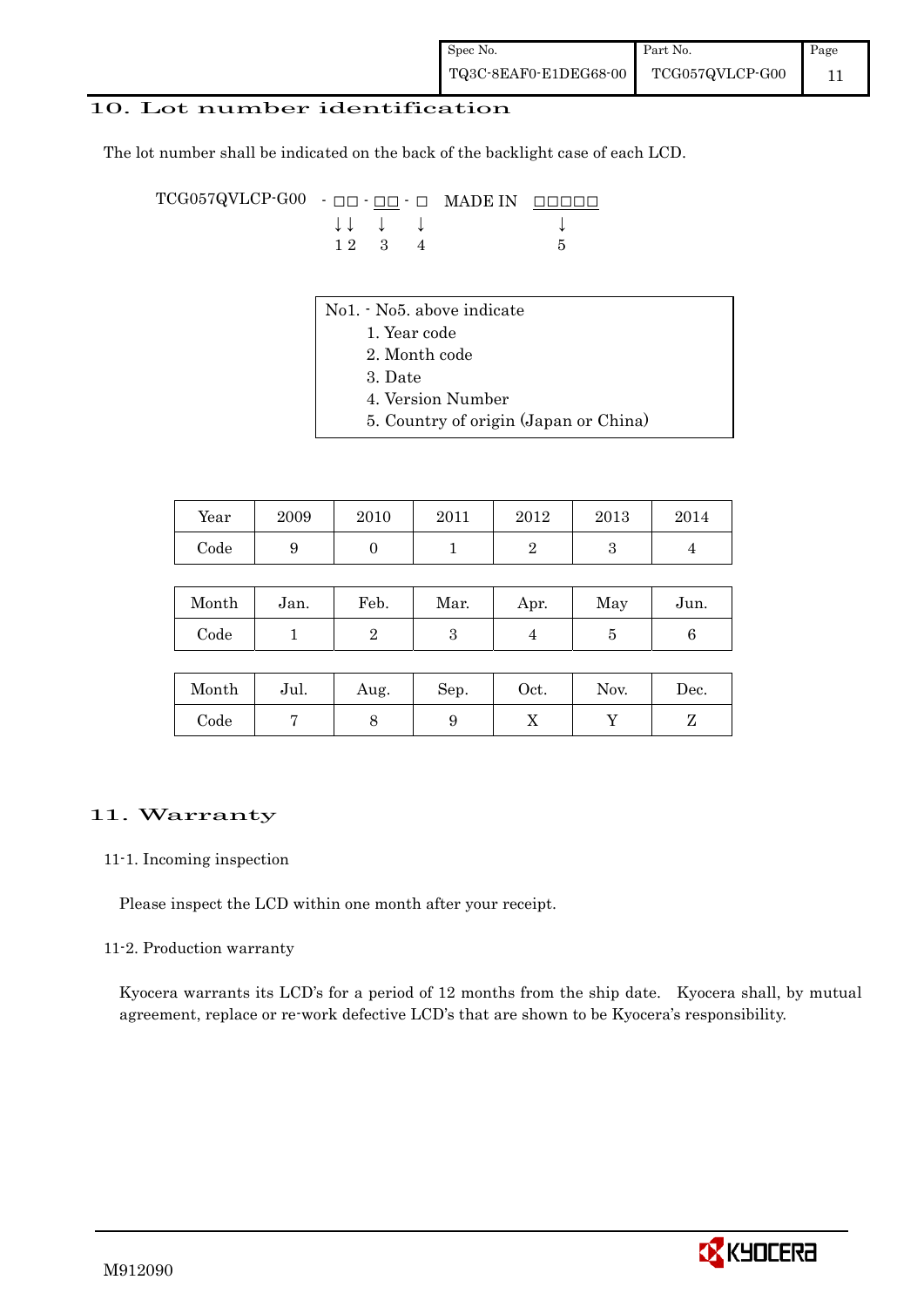#### 12. Precautions for use

- 12-1. Installation of the LCD
- 1) The LCD has a grounding hole. Please ground the LCD to prevent noise and to stabilize its performance as circumstances demand.



- 2) A transparent protection plate shall be added to protect the LCD and its polarizer
- 3) The LCD shall be installed so that there is no pressure on the LSI chips.
- 4) The LCD shall be installed flat, without twisting or bending.
- 5) Please refer to the following our recommendable value of Clamp-down torque when installing. Clamp-down torque :  $0.32 \pm 0.03$ N·m Please set up 'SPEED-LOW', 'SOFT START-SLOW' when using electric driver. Recommendable screw JIS tapping screw two types nominal dia.3.0mm installing boss hole depth 3.5±0.5mm<br>Please be careful not to use high torque which may damage LCD in installation.
- 6) A transparent protection sheet is attached to the polarizer. Please remove the protection film slowly before use, paying attention to static electricity.

12-2. Static electricity

- 1) Since CMOS ICs are mounted directly onto the LCD glass, protection from static electricity is required.
- 2) Workers should use body grounding. Operator should wear ground straps.

12-3. LCD operation

1) The LCD shall be operated within the limits specified. Operation at values outside of these limits may shorten life, and/or harm display images.

12-4. Storage

- 1) The LCD shall be stored within the temperature and humidity limits specified. Store in a dark area, and protect the LCD from direct sunlight or fluorescent light.
- 2) Always store the LCD so that it is free from external pressure onto it.

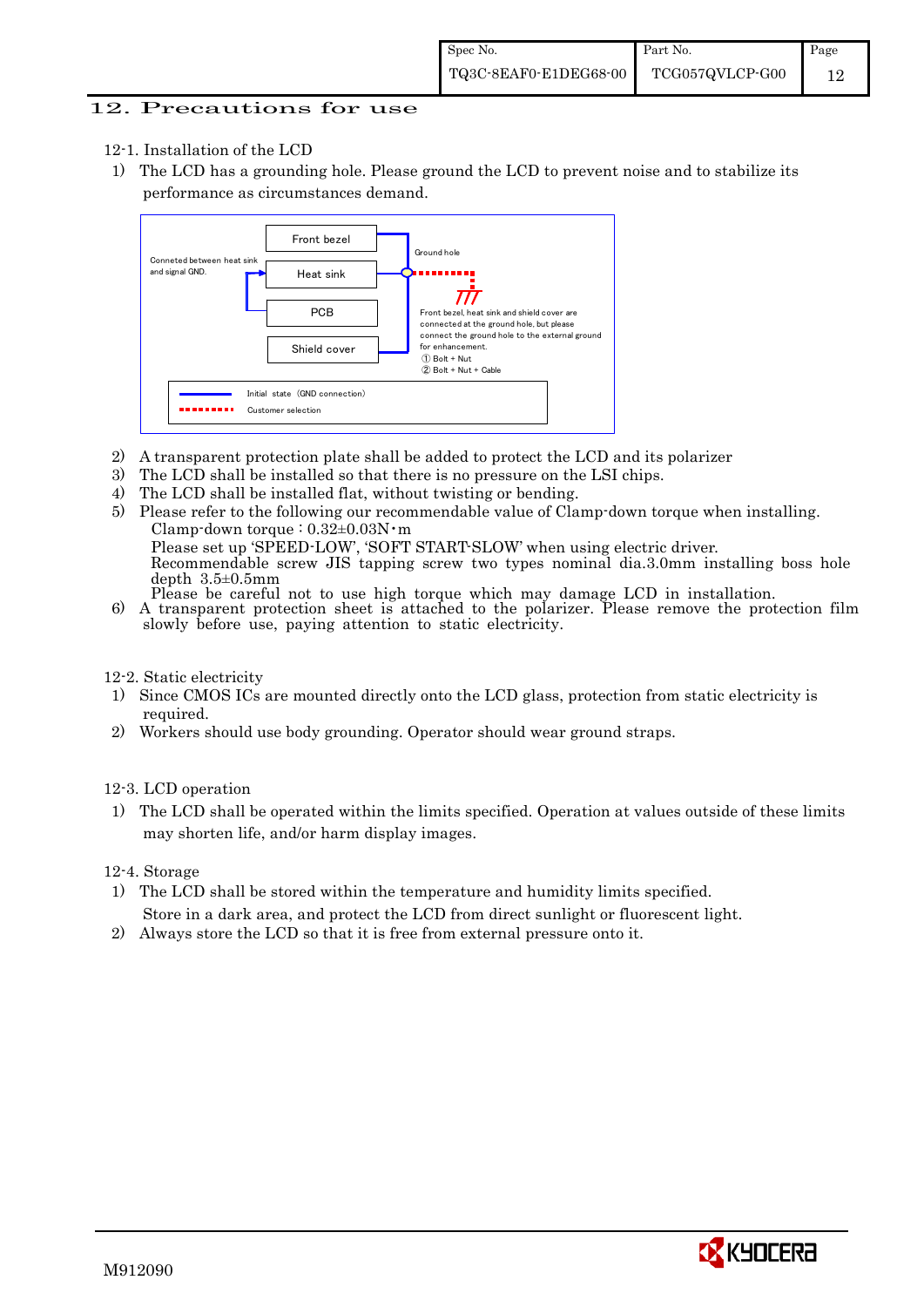13

#### 12-5. Usage

- 1) DO NOT store in a high humidity environment for extended periods. Polarizer degradation bubbles, and/or peeling off of the polarizer may result.
- 2) The front polarizer is easily scratched or damaged. Prevent touching it with any hard material, and from being pushed or rubbed.
- 3) The LCD screen may be cleaned by wiping the screen surface with a soft cloth or cotton pad using a little Ethanol.
- 4) Water may cause damage or discoloration of the polarizer. Clean condensation or moisture from any source immediately.
- 5) Always keep the LCD free from condensation during testing. Condensation may permanently spot or stain the polarizer.
- 6) Do not pull the LED lead wires and do not bend the root of the wires. Housing should be designed to protect LED lead wires from external stress.
- 7) Do not disassemble LCD because it will result in damage.
- 8) This Kyocera LCD has been specifically designed for use in general electronic devices, but not for use in a special environment such as usage in an active gas. Hence, when the LCD is supposed to be used in a special environment, evaluate the LCD thoroughly beforehand and do not expose the LCD to chemicals such as an active gas.
- 9) Please do not use solid-base image pattern for long hours because a temporary afterimage may appear. We recommend using screen saver etc. in cases where a solid-base image pattern must be used.
- 10) Liquid crystal may leak when the LCD is broken. Be careful not to let the fluid go into your eyes and mouth. In the case the fluid touches your body; rinse it off right away with water and soap.

| Test item                            | Test condition                                                                                       | Test time |                                                            | Judgement                                                                  |
|--------------------------------------|------------------------------------------------------------------------------------------------------|-----------|------------------------------------------------------------|----------------------------------------------------------------------------|
| High temp.<br>atmosphere             | $85^{\circ}$ C                                                                                       | 240h      | Display function<br>Display quality<br>Current consumption | $\therefore$ No defect<br>$\therefore$ No defect<br>$\therefore$ No defect |
| Low temp.<br>atmosphere              | $-40\degree C$                                                                                       | 240h      | Display function<br>Display quality<br>Current consumption | $\therefore$ No defect<br>$\therefore$ No defect<br>$\therefore$ No defect |
| High temp.<br>humidity<br>atmosphere | $40^{\circ}$ C 90% RH                                                                                | 240h      | Display function<br>Display quality<br>Current consumption | : No defect<br>$\therefore$ No defect<br>$: No$ defect                     |
| Temp. cycle                          | $-40\degree C$<br>0.5 <sub>h</sub><br>R.T.<br>0.5 <sub>h</sub><br>$85^{\circ}$ C<br>0.5 <sub>h</sub> | 10cycles  | Display function<br>Display quality<br>Current consumption | $\therefore$ No defect<br>: No defect<br>$\therefore$ No defect            |
| High temp.<br>operation              | 85°C                                                                                                 | 500h      | Display function<br>Display quality<br>Current consumption | $\therefore$ No defect<br>$\therefore$ No defect<br>$: No$ defect          |

### 13. Reliability test data

1) Each test item uses a test LCD only once. The tested LCD is not used in any other tests.

- 2) The LCD is tested in circumstances in which there is no condensation.
- 3) The reliability test is not an out-going inspection.
- 4) The result of the reliability test is for your reference purpose only. The reliability test is conducted only to examine the LCD's capability.

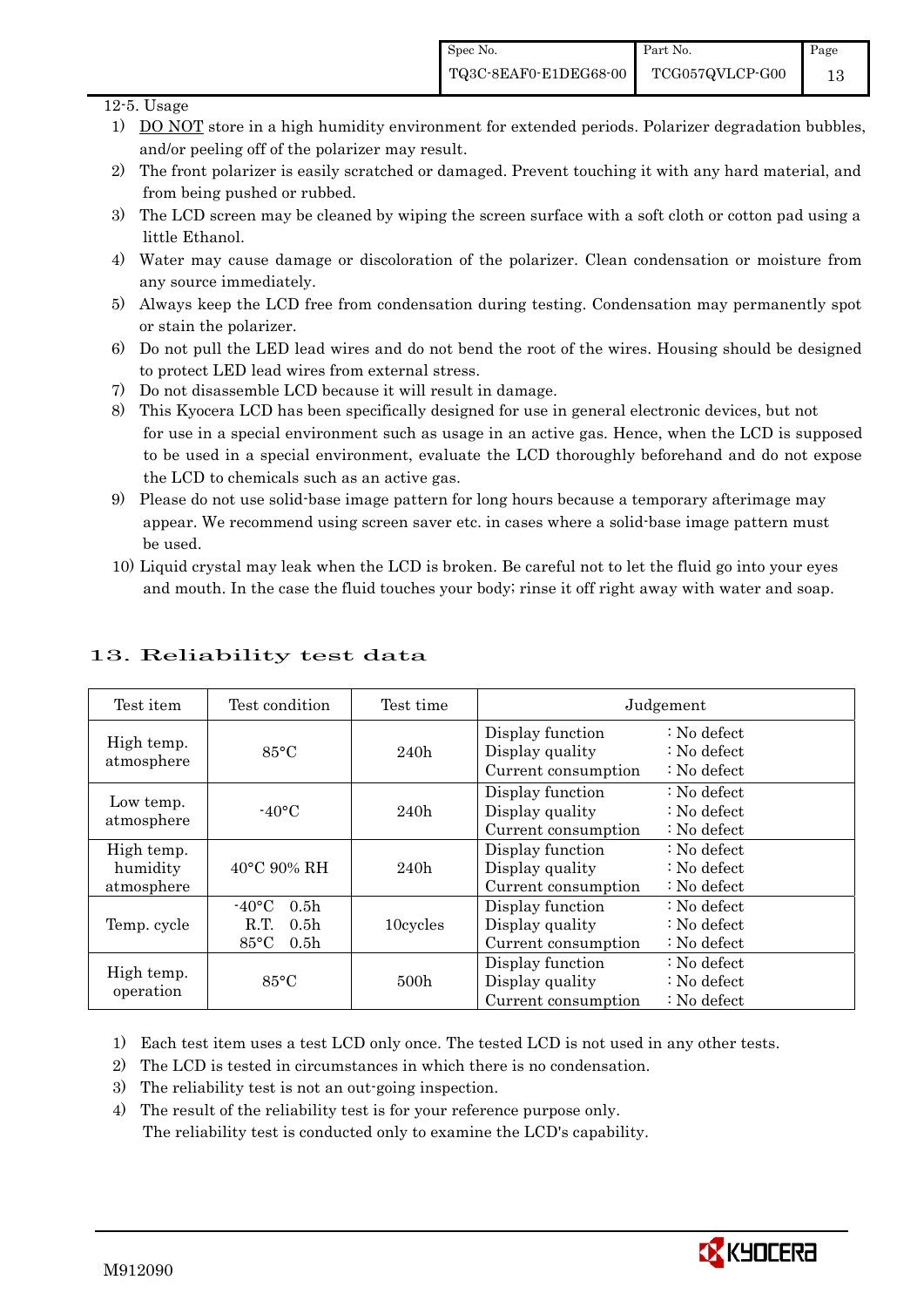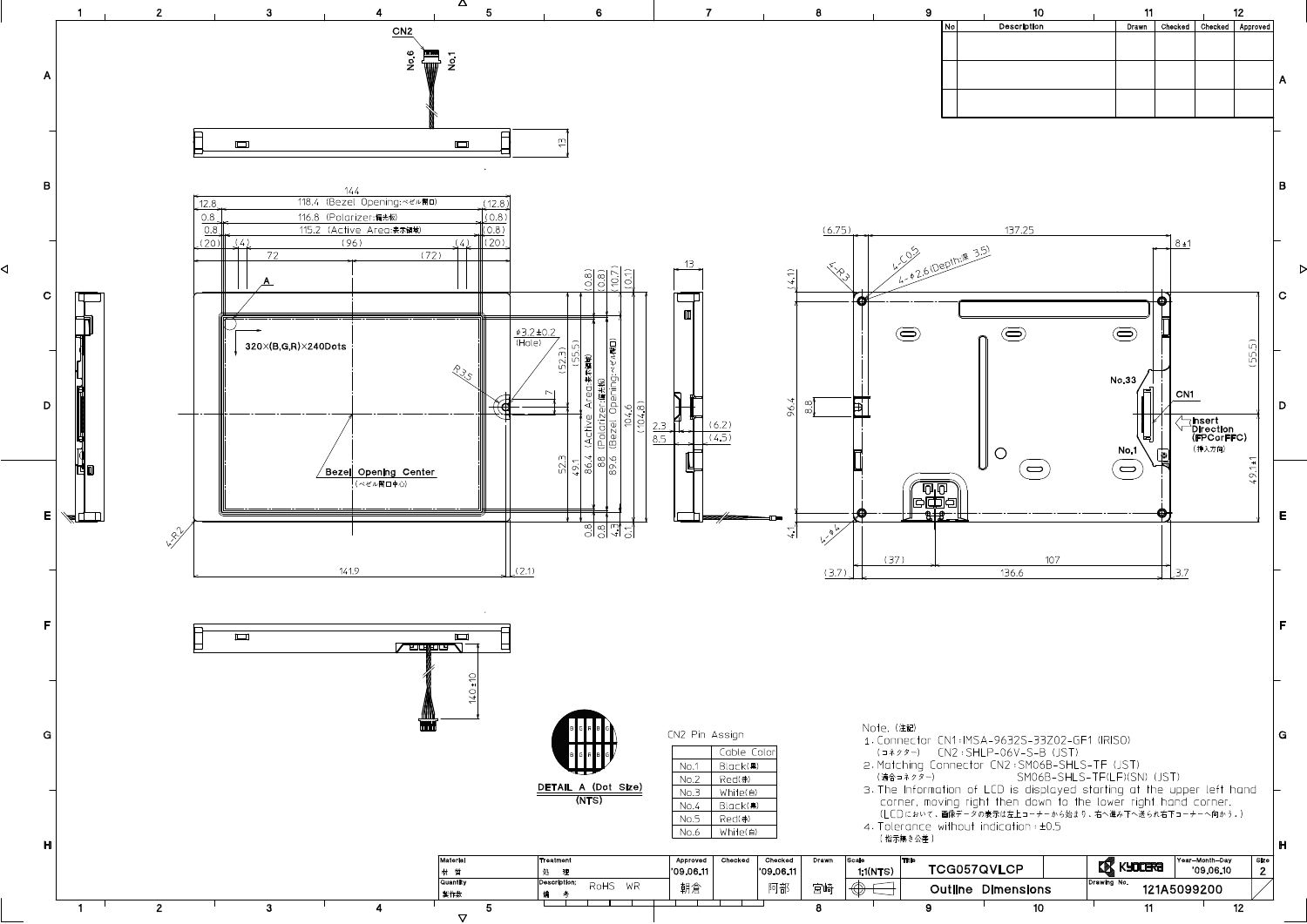| Spec No. | TQ3C-8EAF0-E2DEG68-00 |
|----------|-----------------------|
| Date     | June 25, 2009         |

## KYOCERA INSPECTION STANDARD

### TYPE : TCG057QVLCP-G00

 KYOCERA CORPORATION KAGOSHIMA HAYATO PLANT LCD DIVISION

| Original      |          | Designed by $:$ Engineering dept. | Confirmed by $:QA$ dept. |                                      |          |  |
|---------------|----------|-----------------------------------|--------------------------|--------------------------------------|----------|--|
| Issue Date    | Prepared | Checked                           | Approved                 | Checked                              | Approved |  |
| June 25, 2009 |          | IJ                                |                          | Jamazaki (f. Marsemoro J. Sakaguchi) | X        |  |

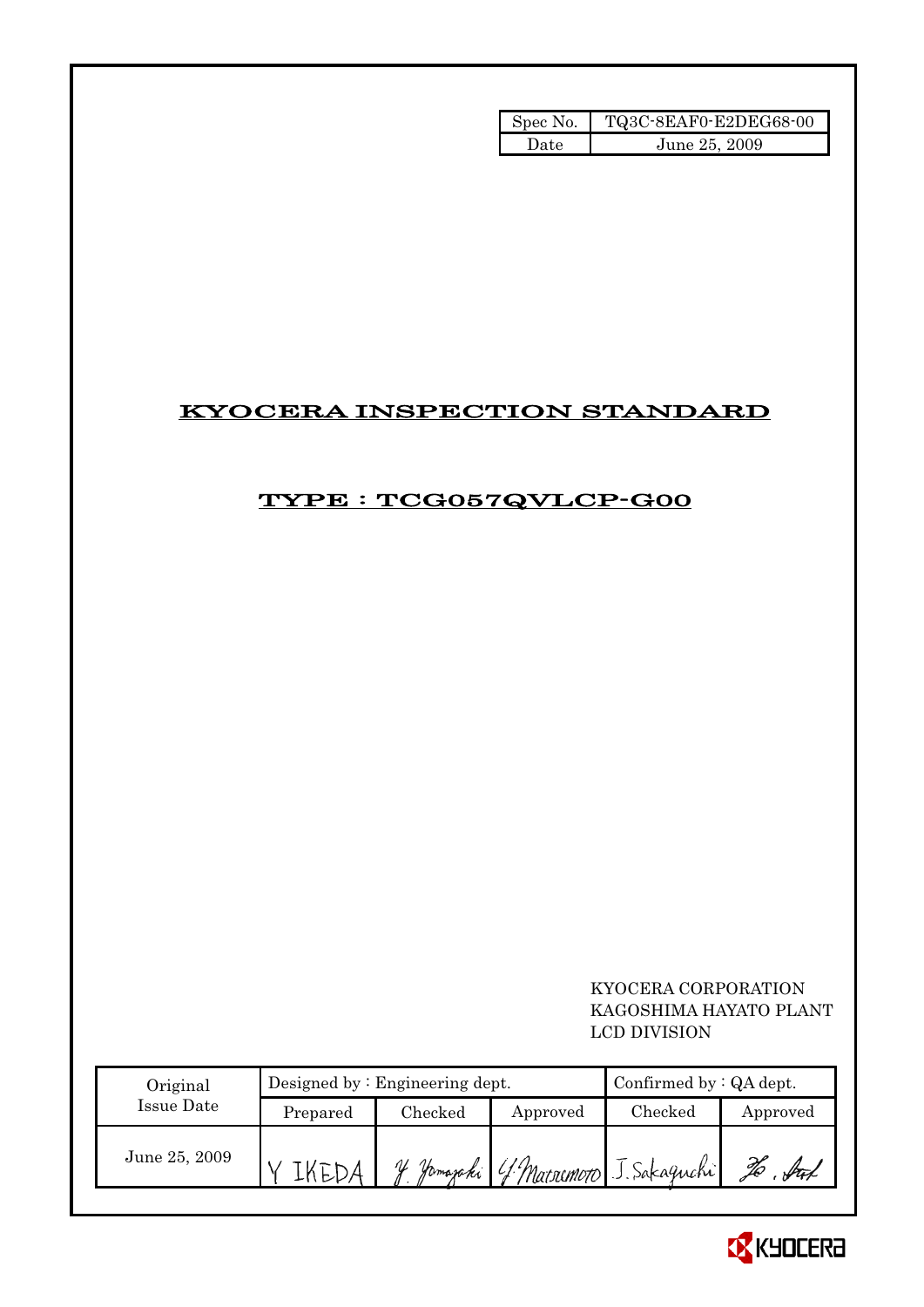| Spec No.              | Part No.        | Page |
|-----------------------|-----------------|------|
| TQ3C-8EAF0-E2DEG68-00 | TCG057QVLCP-G00 |      |

|             |             |          | Revision record                 |                        |                         |          |
|-------------|-------------|----------|---------------------------------|------------------------|-------------------------|----------|
|             |             |          | Designed by : Engineering dept. |                        | Confirmed by : QA dept. |          |
| $\rm{Date}$ |             | Prepared | Checked                         | ${\Large\bf Approved}$ | $\rm Checked$           | Approved |
|             |             |          |                                 |                        |                         |          |
|             |             |          |                                 |                        |                         |          |
| Rev.No.     | $\rm{Date}$ | Page     |                                 | Descriptions           |                         |          |
|             |             |          |                                 |                        |                         |          |
|             |             |          |                                 |                        |                         |          |
|             |             |          |                                 |                        |                         |          |
|             |             |          |                                 |                        |                         |          |
|             |             |          |                                 |                        |                         |          |
|             |             |          |                                 |                        |                         |          |
|             |             |          |                                 |                        |                         |          |
|             |             |          |                                 |                        |                         |          |
|             |             |          |                                 |                        |                         |          |
|             |             |          |                                 |                        |                         |          |
|             |             |          |                                 |                        |                         |          |
|             |             |          |                                 |                        |                         |          |
|             |             |          |                                 |                        |                         |          |
|             |             |          |                                 |                        |                         |          |
|             |             |          |                                 |                        |                         |          |
|             |             |          |                                 |                        |                         |          |
|             |             |          |                                 |                        |                         |          |
|             |             |          |                                 |                        |                         |          |
|             |             |          |                                 |                        |                         |          |
|             |             |          |                                 |                        |                         |          |
|             |             |          |                                 |                        |                         |          |
|             |             |          |                                 |                        |                         |          |
|             |             |          |                                 |                        |                         |          |
|             |             |          |                                 |                        |                         |          |
|             |             |          |                                 |                        |                         |          |
|             |             |          |                                 |                        |                         |          |
|             |             |          |                                 |                        |                         |          |
|             |             |          |                                 |                        |                         |          |
|             |             |          |                                 |                        |                         |          |
|             |             |          |                                 |                        |                         |          |
|             |             |          |                                 |                        |                         |          |
|             |             |          |                                 |                        |                         |          |
|             |             |          |                                 |                        |                         |          |
|             |             |          |                                 |                        |                         |          |
|             |             |          |                                 |                        |                         |          |

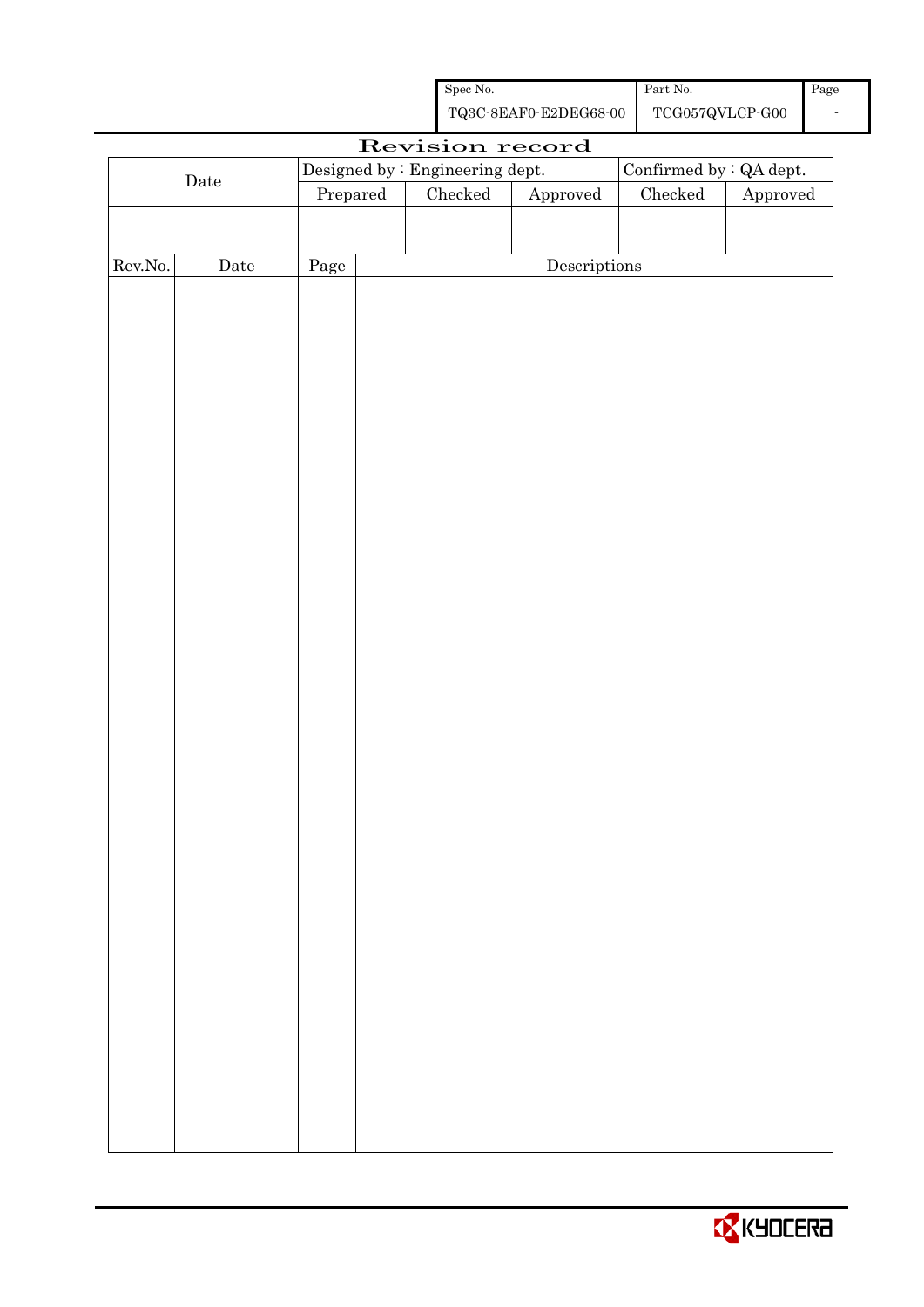1

| 1) Note         |                             |                                                                                        |                                                                                    |  |  |  |  |  |  |
|-----------------|-----------------------------|----------------------------------------------------------------------------------------|------------------------------------------------------------------------------------|--|--|--|--|--|--|
|                 | Note                        |                                                                                        |                                                                                    |  |  |  |  |  |  |
| General         | 1.                          |                                                                                        | Customer identified anomalies not defined within this inspection standard shall be |  |  |  |  |  |  |
|                 |                             |                                                                                        | reviewed by Kyocera, and an additional standard shall be determined by mutual      |  |  |  |  |  |  |
|                 | consent.                    |                                                                                        |                                                                                    |  |  |  |  |  |  |
|                 | 2.                          | This inspection standard about the image quality shall be applied to any defect within |                                                                                    |  |  |  |  |  |  |
|                 |                             |                                                                                        | the active area and shall not be applicable to outside of the area.                |  |  |  |  |  |  |
|                 | Inspection conditions<br>3. |                                                                                        |                                                                                    |  |  |  |  |  |  |
|                 | Luminance                   |                                                                                        | $\div 500$ Lux min.                                                                |  |  |  |  |  |  |
|                 |                             | Inspection distance                                                                    | $\div$ 300 mm.                                                                     |  |  |  |  |  |  |
|                 | Temperature                 |                                                                                        | $:25 \pm 5^{\circ}$ C                                                              |  |  |  |  |  |  |
|                 | Direction                   |                                                                                        | : Directly above                                                                   |  |  |  |  |  |  |
| Definition of   | Dot defect                  | Bright dot defect                                                                      | The dot is constantly "on" when power applied to the                               |  |  |  |  |  |  |
| inspection item |                             |                                                                                        | LCD, even when all "Black" data sent to the screen.                                |  |  |  |  |  |  |
|                 |                             |                                                                                        | Inspection tool: 5% Transparency neutral density filter.                           |  |  |  |  |  |  |
|                 |                             |                                                                                        | Count dot: If the dot is visible through the filter.                               |  |  |  |  |  |  |
|                 |                             |                                                                                        | Don't count dot: If the dot is not visible through the                             |  |  |  |  |  |  |
|                 |                             |                                                                                        | filter.                                                                            |  |  |  |  |  |  |
|                 |                             |                                                                                        | G<br><b>BRG</b>                                                                    |  |  |  |  |  |  |
|                 |                             |                                                                                        | RGBRGBRGB<br>dot defect<br>$R$ G $B$ $R$ G $B$ $R$ G $B$                           |  |  |  |  |  |  |
|                 |                             | Black dot defect                                                                       | The dot is constantly "off" when power applied to the                              |  |  |  |  |  |  |
|                 |                             |                                                                                        | LCD, even when all "White" data sent to the screen.                                |  |  |  |  |  |  |
|                 |                             | Adjacent dot                                                                           | Adjacent dot defect is defined as two or more bright dot                           |  |  |  |  |  |  |
|                 |                             |                                                                                        | defects or black dot defects.                                                      |  |  |  |  |  |  |
|                 |                             |                                                                                        | $R$ G $B$ R $G$ B $R$ G $B$                                                        |  |  |  |  |  |  |
|                 |                             |                                                                                        | $RG$ B $RG$ B $RG$ B                                                               |  |  |  |  |  |  |
|                 |                             |                                                                                        | dot defect<br>RGBRGBR<br>G                                                         |  |  |  |  |  |  |
|                 |                             |                                                                                        |                                                                                    |  |  |  |  |  |  |
|                 | External                    | Bubble, Scratch,                                                                       | Visible operating (all pixels "Black" or "White") and non                          |  |  |  |  |  |  |
|                 | inspection                  | Foreign particle<br>(Polarizer, Cell,                                                  | operating.                                                                         |  |  |  |  |  |  |
|                 |                             | Backlight)                                                                             |                                                                                    |  |  |  |  |  |  |
|                 |                             | Appearance                                                                             | Does not satisfy the value at the spec.                                            |  |  |  |  |  |  |
|                 |                             | inspection                                                                             |                                                                                    |  |  |  |  |  |  |
|                 | Others                      | LED wires                                                                              | Damaged to the LED wires, connector, pin, functional                               |  |  |  |  |  |  |
|                 |                             |                                                                                        | failure or appearance failure.                                                     |  |  |  |  |  |  |
|                 | Definition                  | Definition of circle size                                                              | Definition of linear size                                                          |  |  |  |  |  |  |
|                 | of size                     |                                                                                        |                                                                                    |  |  |  |  |  |  |
|                 |                             |                                                                                        |                                                                                    |  |  |  |  |  |  |
|                 |                             |                                                                                        |                                                                                    |  |  |  |  |  |  |
|                 |                             |                                                                                        |                                                                                    |  |  |  |  |  |  |
|                 |                             |                                                                                        |                                                                                    |  |  |  |  |  |  |
|                 |                             | $d = (a + b)/2$                                                                        |                                                                                    |  |  |  |  |  |  |